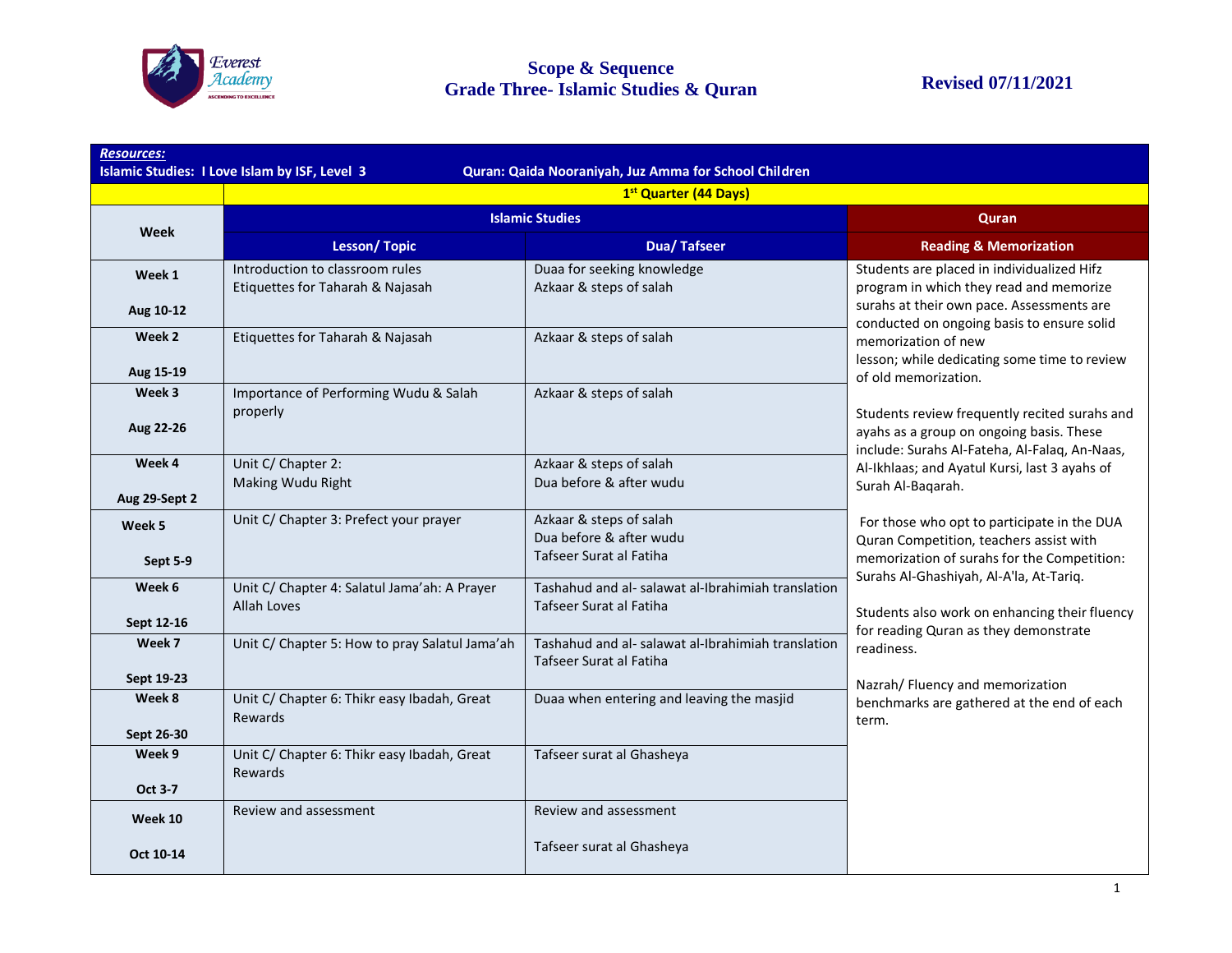

| 2nd Quarter (43 Days)         |                                                                        |                                                            |                                                                                                                                                                                                                                                                                                                                                            |  |  |  |
|-------------------------------|------------------------------------------------------------------------|------------------------------------------------------------|------------------------------------------------------------------------------------------------------------------------------------------------------------------------------------------------------------------------------------------------------------------------------------------------------------------------------------------------------------|--|--|--|
| Week                          | <b>Islamic Studies</b>                                                 |                                                            | Quran                                                                                                                                                                                                                                                                                                                                                      |  |  |  |
|                               | <b>Lesson/Topic</b>                                                    | <b>Dua/Tafseer</b>                                         | <b>Reading &amp; Memorization</b>                                                                                                                                                                                                                                                                                                                          |  |  |  |
| Week 1<br>Oct 18-21           | Unit A/ Chapter 1: What is Iman?                                       | Tafseer surat al Ghasheya                                  | Students are placed in individualized Hifz<br>program in which they read and memorize<br>surahs at their own pace. Assessments are                                                                                                                                                                                                                         |  |  |  |
| Week 2<br>Oct 24-28           | Unit A/ Chapter 2: I believe in Allah                                  | Tafseer Surat al Ghasheya                                  | conducted on ongoing basis to ensure solid<br>memorization of new lesson; while dedicating<br>some time to review of old memorization.<br>Students review frequently recited surahs and<br>ayahs as a group on ongoing basis. These<br>include: Surahs Al-Fateha, Al-Falaq, An-Naas,<br>Al-Ikhlaas; and Ayatul Kursi, last 3 ayahs of<br>Surah Al-Baqarah. |  |  |  |
| Week 3<br><b>Nov 1-4</b>      | Unit A/ Chapter 3: Allah's Angels                                      | Duaas & etiquettes for eating<br>Tafseer Surat al Ghasheya |                                                                                                                                                                                                                                                                                                                                                            |  |  |  |
| Week 4<br><b>Nov 7-11</b>     | Unit A/ Chapter 4: The Books of Allah                                  | Duaas & etiquettes for eating<br>Tafseer Surat al Ghasheya |                                                                                                                                                                                                                                                                                                                                                            |  |  |  |
| Week 5<br><b>Nov 14-18</b>    | Unit A/ Chapter 5: Prophet's and Messenger                             | Tafseer Surat al Ghasheya                                  | For those who opt to participate in the DUA<br>Quran Competition, teachers assist with                                                                                                                                                                                                                                                                     |  |  |  |
| Week 6<br><b>Nov 28-Dec 2</b> | Unit A/ Chapter 6: Yawm al Qiyamah                                     | Tafseer Surat al Ala                                       | memorization of surahs for the Competition:<br>Surahs Al-Ghashiyah, Al-A'la, At-Tariq.<br>Students also work on enhancing their fluency                                                                                                                                                                                                                    |  |  |  |
| Week 7<br><b>Dec 5-9</b>      | Unit A/ Chapter 6: Yawm al Qiyamah                                     | Duaa when entering the house<br>Tafseer Surat al Ala       | for reading Quran as they demonstrate<br>readiness.<br>Nazrah/ Fluency and memorization<br>benchmarks are gathered at the end of each<br>term.                                                                                                                                                                                                             |  |  |  |
| Week 8<br>Dec 12-16           | Unit A/ Chapter 7: Al Qadr: Fate the 6 <sup>th</sup> Pillar of<br>Iman | Duaa when entering the house<br>Tafseer Surat al Ala       |                                                                                                                                                                                                                                                                                                                                                            |  |  |  |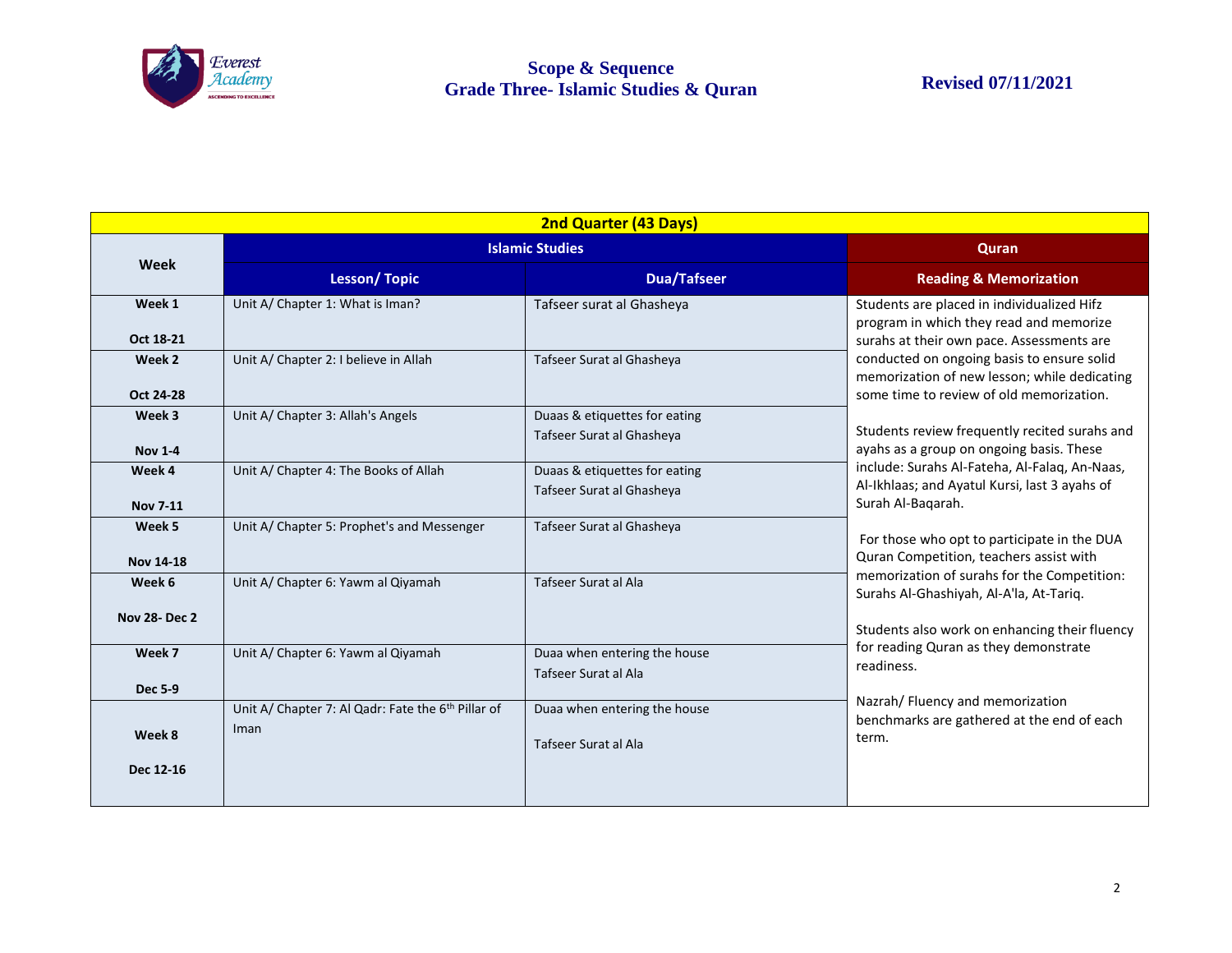

## **Scope & Sequence Grade Three- Islamic Studies & Quran Revised 07/11/2021**

|                        | 3rd Quarter (43 Days)                                                                           |                                                          |                                                                                                                                                                                                                                                                              |  |  |  |  |
|------------------------|-------------------------------------------------------------------------------------------------|----------------------------------------------------------|------------------------------------------------------------------------------------------------------------------------------------------------------------------------------------------------------------------------------------------------------------------------------|--|--|--|--|
|                        | <b>Islamic Studies</b>                                                                          |                                                          | Quran                                                                                                                                                                                                                                                                        |  |  |  |  |
| Week                   | <b>Lesson/Topic</b>                                                                             | <b>Dua/Tafseer</b>                                       | <b>Reading &amp; Memorization</b>                                                                                                                                                                                                                                            |  |  |  |  |
| Week 1<br>Jan 3-6      | Unit B/ Chapter 1: Ibrahim search for Allah.                                                    | Duaa when waking up and sleeping<br>Tafseer Surat al Ala | Students are placed in individualized Hifz<br>program in which they read and memorize<br>surahs at their own pace. Assessments are<br>conducted on ongoing basis to ensure solid<br>memorization of new lesson; while dedicating<br>some time to review of old memorization. |  |  |  |  |
| Week 2<br>Jan 9-13     | Unit B/ Chapter 2: Prophet Ibrahim: Iman Made<br>Him Brave                                      | Duaa when waking up and sleeping<br>Tafseer Surat al Ala |                                                                                                                                                                                                                                                                              |  |  |  |  |
| Week 3<br>Jan17-20     | Unit B/ Chapter 3: When Fire Does Not Burn                                                      | Tafseer Surat al Ala                                     | Students review frequently recited surahs and<br>ayahs as a group on ongoing basis. These<br>include: Surahs Al-Fateha, Al-Falaq, An-Naas,                                                                                                                                   |  |  |  |  |
| Week 4<br>Jan 23-27    | Unit B/ Chapter 4: Prophet Ibrahim Travels to<br>Makkah<br>World Hijab Day Celebration (Feb. 1) | Tafseer Surat al Ala                                     | Al-Ikhlaas; and Ayatul Kursi, last 3 ayahs of<br>Surah Al-Bagarah.<br>For those who opt to participate in the DUA<br>Quran Competition, teachers assist with<br>memorization of surahs for the Competition:<br>Surahs Al-Ghashiyah, Al-A'la, At-Tariq.                       |  |  |  |  |
| Week 5<br>Jan 30-Feb 3 | Unit B/ Chapter 5&6: The Hardest Test and<br>building the Kabah                                 | Tafseer Surat al Ala                                     |                                                                                                                                                                                                                                                                              |  |  |  |  |
| Week 6<br>Feb 6-10     | Unit C/ Chapter 7: Zakah the Fourth Pillar of<br>Islam                                          | Tafseer surat at Tariq                                   | Students also work on enhancing their fluency<br>for reading Quran as they demonstrate<br>readiness.                                                                                                                                                                         |  |  |  |  |
| Week 7<br>Feb 13--17   | Unit D/ Chapter 1: Prophet Muhammad<br>Becomes a Prophet                                        | Tafseer surat at Tariq                                   | Nazrah/ Fluency and memorization<br>benchmarks are gathered at the end of each<br>term.                                                                                                                                                                                      |  |  |  |  |
| Week 8<br>Feb 21-24    | Unit D/ Chapter 2: Muhammad Teaches Family<br>and Friends                                       | Tafseer surat at Tariq                                   |                                                                                                                                                                                                                                                                              |  |  |  |  |
| Week 9<br>Feb 27-Mar 3 | Unit D/ Chapter 3: Early Muslims Suffer                                                         | Tafseer surat at Tariq                                   |                                                                                                                                                                                                                                                                              |  |  |  |  |
| Week 10<br>Mar 6 -10   | Review & Assessment                                                                             | Tafseer surat at Tariq                                   |                                                                                                                                                                                                                                                                              |  |  |  |  |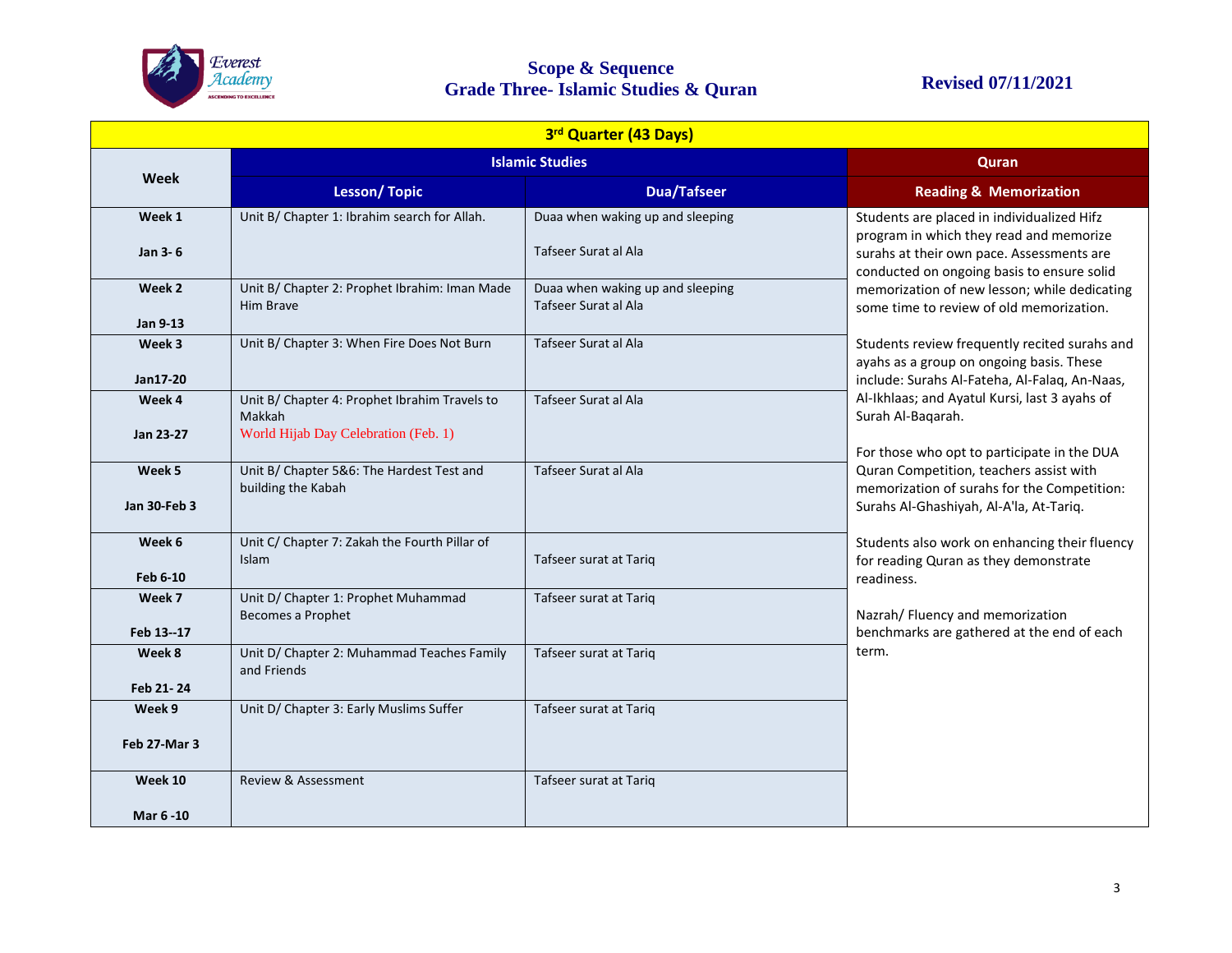

## **Scope & Sequence Grade Three- Islamic Studies & Quran Revised 07/11/2021**

|                            | 4th Quarter (46 Days)                                                  |                              |                                                                                                                                                                                                                                                                                                                                                                                                                                                                             |  |  |  |  |
|----------------------------|------------------------------------------------------------------------|------------------------------|-----------------------------------------------------------------------------------------------------------------------------------------------------------------------------------------------------------------------------------------------------------------------------------------------------------------------------------------------------------------------------------------------------------------------------------------------------------------------------|--|--|--|--|
| Week                       | <b>Islamic Studies</b>                                                 |                              | Quran                                                                                                                                                                                                                                                                                                                                                                                                                                                                       |  |  |  |  |
|                            | <b>Lesson/Topic</b>                                                    | <b>Dua/Tafseer</b>           | <b>Reading &amp; Memorization</b>                                                                                                                                                                                                                                                                                                                                                                                                                                           |  |  |  |  |
| Week 1<br><b>Mar 20-24</b> | Ramadan the Month of Worship                                           | Duaa for Iftar               | Students are placed in individualized Hifz<br>program in which they read and memorize<br>surahs at their own pace. Assessments are<br>conducted on ongoing basis to ensure solid<br>memorization of new lesson; while dedicating<br>some time to review of old memorization.<br>Students review frequently recited surahs and<br>ayahs as a group on ongoing basis. These<br>include: Surahs Al-Fateha, Al-Falaq, An-Naas,<br>Al-Ikhlaas; and Ayatul Kursi, last 3 ayahs of |  |  |  |  |
| Week 2<br>Mar 27-31        | Ramadan the Month of Worship                                           | Duaa for Iftar               |                                                                                                                                                                                                                                                                                                                                                                                                                                                                             |  |  |  |  |
| Week 3<br><b>Apr 3-7</b>   | Unit D/Chapter 4: prophet Muhammad was<br>strong and patient           | Tafseer surat al Burooj      |                                                                                                                                                                                                                                                                                                                                                                                                                                                                             |  |  |  |  |
| Week 4                     | Unit D/Chapter 5: The boycott against Muslims                          | Tafseer surat al Burooj      | Surah Al-Baqarah.                                                                                                                                                                                                                                                                                                                                                                                                                                                           |  |  |  |  |
| Apr 10-13                  |                                                                        |                              | Students work on enhancing their fluency for<br>reading Quran as they demonstrate readiness.                                                                                                                                                                                                                                                                                                                                                                                |  |  |  |  |
| Week 5                     | Unit D/Chapter 6: Al-Israa' wal Mirajj                                 | Tafseer surat al Burooj      |                                                                                                                                                                                                                                                                                                                                                                                                                                                                             |  |  |  |  |
| Apr 24-28                  |                                                                        |                              | Nazrah/ Fluency and memorization<br>benchmarks are gathered at the end of each                                                                                                                                                                                                                                                                                                                                                                                              |  |  |  |  |
| Week 6<br><b>May 1-5</b>   | Unit D/ Chapter 7: The faithful Wife                                   | Tafseer surat al Burooj      | term.                                                                                                                                                                                                                                                                                                                                                                                                                                                                       |  |  |  |  |
| Week 7                     | Unit E/ Chapter 3:<br>Cooperation It's my strength                     | Tafseer surat al Inshiqaq    |                                                                                                                                                                                                                                                                                                                                                                                                                                                                             |  |  |  |  |
| May 8-12                   |                                                                        |                              |                                                                                                                                                                                                                                                                                                                                                                                                                                                                             |  |  |  |  |
| Week 8<br>May 15-19        | Unit E/ Chapter 4: Perseverance: It's my<br>Challenge                  | Tafseer surat al Inshiqaq    |                                                                                                                                                                                                                                                                                                                                                                                                                                                                             |  |  |  |  |
| Week 9<br>May 22-26        | Unit E/ Chapter 5: Respect and Truthfulness, It's<br>my duty and style | Tafseer surat al Inshiqaq    |                                                                                                                                                                                                                                                                                                                                                                                                                                                                             |  |  |  |  |
| Week 10<br>May 20-24       | <b>Review &amp; Assessments</b>                                        | <b>Review and Assessment</b> |                                                                                                                                                                                                                                                                                                                                                                                                                                                                             |  |  |  |  |